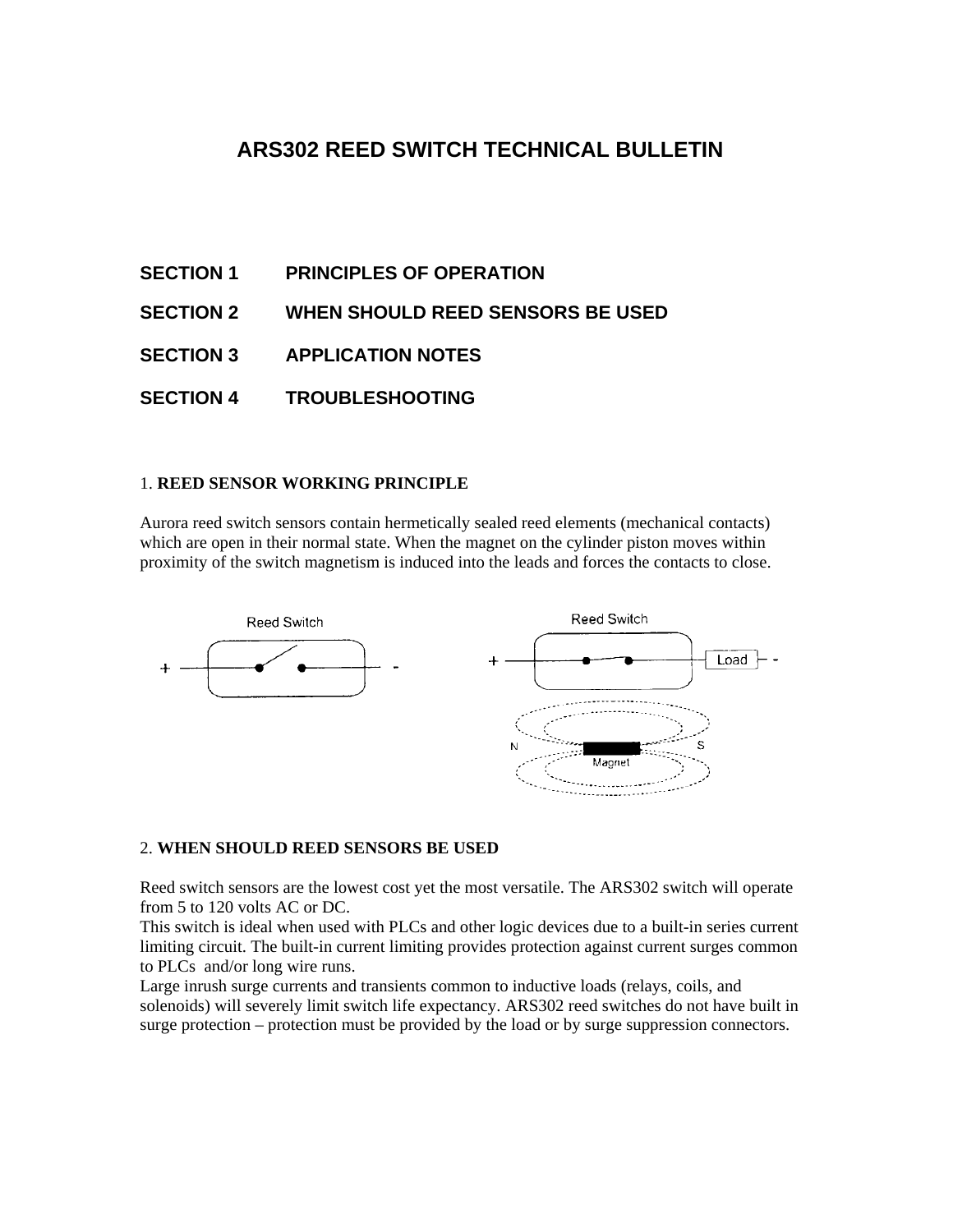## **3. APPLICATION NOTES**



SHOWN WITH OPTIONAL ARC 130 8mm THREADED QUICK CONNECT CABLE

Power Supply Polarity MUST be observed for proper operation<br>on DC application. The LED will not light if polarity is reversed

| Switch Type                     | <b>Function</b> | Switching Voltage             | <b>Switching Current</b>      | Switching Power   Voltage Drop |           |
|---------------------------------|-----------------|-------------------------------|-------------------------------|--------------------------------|-----------|
| Reed Switch w/ LED<br>for PLC's | Normally Open   | 5 - 120 VDC/VAC<br>$50/60$ Hz | .03 Amp Max<br>0.001 Amp Min. | 4 watts Max.                   | 3.5 Volts |

Current and voltage demands of the load must NOT exceed the current and voltage ratings of the switch (shown on the diagram above). Failure to do so will ruin the switch. For DC voltage always observe polarity. Voltage must be  $5 - 120$  VAC/VDC and current must be 4 watts maximum.

Reed switches cannot be connected directly across the power supply without a series load. Failure to use a series load will damage the switch and possibly the power supply.

Never test a switch with a filament light bulb. Severe inrush currents will impair the switch or cause premature failure.

There are three types of loads: Resistive (PC or PLC), Capacitive (long wire runs), and Inductive (solenoids).

Always keep the area around the switch clean and free from potentially magnetic field carrying debris. The switches actuate on magnetic fields produced from the magnet on the cylinder piston. Stray magnetism can give unwanted switch actuation or change the switch activation point.

Reed switches do not have built in surge suppression. When using the switch to actuate a solenoid or any inductive load, always use a surge suppression version of solenoid and/or surge suppression connectors. Without these precautions large inductive spikes can severely limit switch life expectancy.

Use the switch to signal end of stroke only. Do not rely on the switch alone to stop the piston in mid stroke.

Reed switches are equipped with indicator lights. The light always depicts an output voltage from the switch. A minimum current of .005 amps is required.

ARS302 switches are NEMA 4 rated.